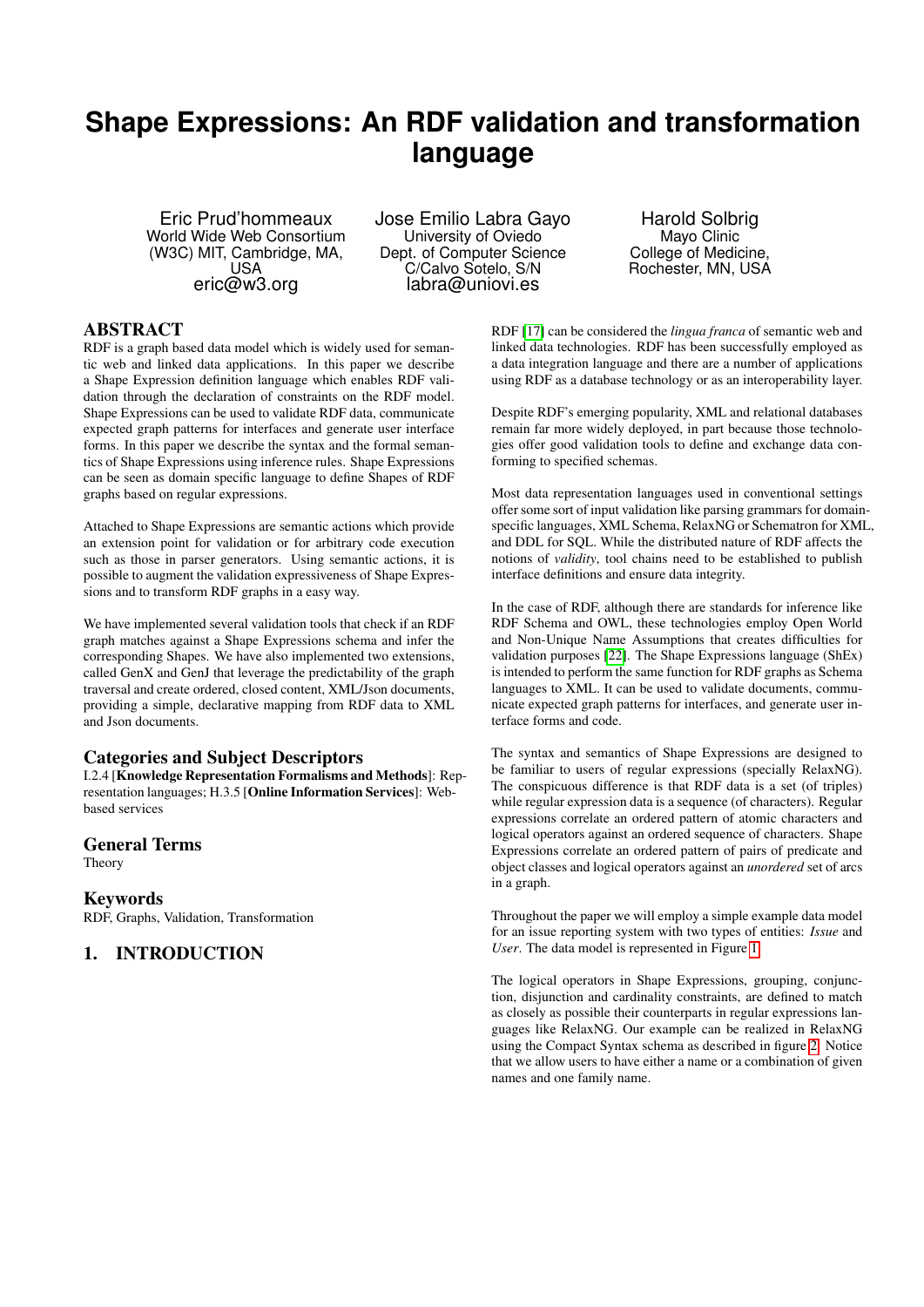

Figure 1: Example data model for issue tracking

```
IssueContent = element :Issue {
  element :status
   {":assigned" |":unassigned" },
  element : reportedBy { UserContent },
 element : reportedOn { xsd:dateTime },
 ( element :reproducedBy { UserContent },
  element : reproducedOn { xsd:date }
)?
}
UserContent =
 ( element :name {xsd:string}
 | element :givenName {xsd:string}+,
  element :familyName {xsd:string}
),
element : mbox { xsd: anyURI }?
```
<span id="page-1-0"></span>Figure 2: Example data model in RelaxNG

```
<IssueShape> {
   :status ( :unassigned
              :assigned ),
    :reportedBy @<UserShape>,
   :reportedOn xsd:date,
    ( :reproducedBy @<UserShape>
    , :reproducedOn xsd:date
   )?,
    :related @<IssueShape>*
}
<UserShape> {
    ( foaf:name xsd:string
    | foaf:givenName xsd:string+ ,
     foaf:familyName xsd:string
   ),
    foaf:mbox shex:IRI ?
}
```
<span id="page-1-1"></span>Figure 3: Example of Shape Expressions to validate issues

Figure [4](#page-1-3) presents an instance in Turtle syntax that validates against the previous Shape Expressions schema.

In Figure [3](#page-1-1) we represent the issue reporting data model using the Shape Expressions language<sup>[1](#page-1-2)</sup>

```
:Issue1
:status :unassigned ;
:reportedBy :Bob ;
:reportedOn "2013-01-23"^^xsd:date ;
:reproducedBy :Thompson.J ;
:reproducedOn "2013-01-23"^^xsd:date .
:Bob
foaf:givenName "Bob" ;
foaf:familyName "Smith" ;
foaf:mbox <mail:bob@example.org> .
:Thompson.J
foaf:givenName "Joe", "Joseph" ;
foaf:familyName "Thompson" ;
foaf:mbox <mail:joe@example.org> .
```
<span id="page-1-3"></span>

<span id="page-1-2"></span><sup>&</sup>lt;sup>1</sup>In the examples we omit prefix declarations. Most prefixes are the common ones that can be retrieved from <http://prefix.cc> or a default <http://example.org/>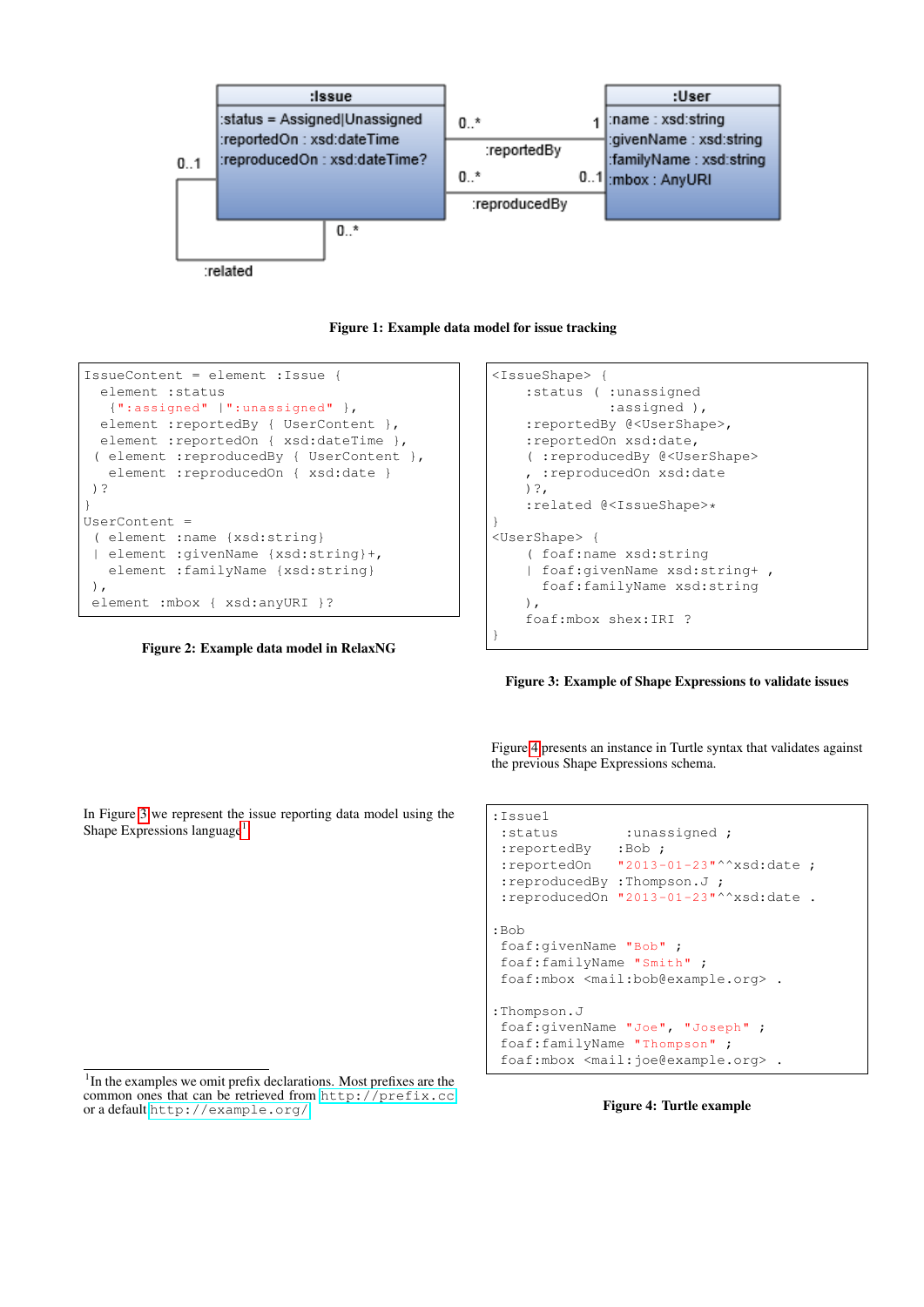The semantics of Shape Expression validation acts as a type inference system which infers a type (shape) for a given node in an RDF graph. In this example, the validator infers that : Issue1 has shape IssueShape and that :Bob and :Thompson.J have shape UserShape<sup>[2](#page-2-0)</sup>.

| :Issuel     | $\rightsquigarrow$ | :IssueShape |
|-------------|--------------------|-------------|
| :Bob        | $\rightsquigarrow$ | :UserShape  |
| :Thompson.J | $\rightsquigarrow$ | :UserShape  |

The Shape Expression language extends the validation functionality with the inclusion of semantic actions attached to productions. These semantic actions can provide extensible validation or code callbacks familiar to users of parser generators like yacc or ANTLR.

The paper is structured as follows. The next section introduces the Shape Expressions language. Section [3](#page-3-0) defines the abstract syntax. In section [4](#page-3-1) we describe the semantics and in section [5](#page-4-0) we describe how we can employ Shape Expressions to transform RDF documents to different languages like XML or Json.

# 2. SHAPE EXPRESSIONS

In this section, we present an overview of the Shape Expressions language employing the issue example described in section [1.](#page-0-0) Further examples of Shape Expressions are available at: [https://](https://www.w3.org/2001/sw/wiki/ShEx_Examples) [www.w3.org/2001/sw/wiki/ShEx\\_Examples](https://www.w3.org/2001/sw/wiki/ShEx_Examples). At the moment of this writing an W3C Working Group charter about RDF Data Shapes has been created<sup>[3](#page-2-1)</sup> so it is possible that the language will change in the future.

# 2.1 Labeled Shape Expression

A shape expression is a labelled pattern for a set of RDF Triples sharing a common subject. Syntactically, it is a pairing of a label, which can be an IRI or a blank node, and a rule enclosed in brackets ({ }). Typically, this rule is a conjunction of constraints separated by commas  $($ ,  $).$ 

As an example, the IssueShape described in Figure [3](#page-1-1) must have exactly one ex:status predicate, and the target of that predicate must be either ex:unnasigned or ex:assigned. It must have exactly one ex:reportedBy predicate whose target will be a valid UserShape, and exactly one ex:reportedOn predicate whose target must be of type xsd:dateTime.

If the shape has a ex:reproducedBy predicate, it must have a ex:reproducedOn predicate of the appropriate type. Finally, it may have any number of ex:related predicates, all of which must conform to the IssueShape type.

# 2.2 Alternatives

The UserShape declared in Figure [3](#page-1-1) has either exactly one foaf :name of type xsd:string or a combination of at least one foaf:givenName and one foaf:familyName.

A valid UserShape instance could optionally have one foaf: mbox that must be an IRI.

Using alternatives and conjunctions, it is trivial to validate RDF collections. For example, we can declare a list of integers as:

```
<listOfInt> {
   rdf:first xsd:integer
   , ( rdf:rest ( rdf:nil )
     | rdf:rest @<listOfInt>
   )
}
```
# 2.3 Cardinality

The <IssueShape> example includes a group with a cardinality of 0 or 1.

```
( ex:reproducedBy @<UserShape>
  ex:reproducedOn xsd:dateTime
)?
```
This requires that the data have neither or both of those properties. The example also contains a repetition cardinality:

ex:related @<IssueShape> \*

which declares that issues can be related to 0 or n other issues. Notice that it is also possible to have recursive references.

Cardinality constraints may be expressed as one of ?,  $\pm$ ,  $\pm$  or as one or two integers in {}s.

#### 2.4 Matching names

The Shape Expression language contains the following possibilities to match names of properties:

| <b>Name</b>                    | <b>Example</b>         | <b>Description</b>                              |
|--------------------------------|------------------------|-------------------------------------------------|
|                                | NameTerm foaf:name     | Matches the given IRI $(f \circ af \cdot name)$ |
| <i>NameStem</i> $f \circ f$ :~ |                        | Matches a IRI that starts with a given IRI.     |
|                                |                        | In this case, matches an IRI that starts by     |
|                                |                        | the IRI associated with the foaf prefix.        |
|                                | $NameAny - foaf; name$ | Matches with any predicate except those         |
|                                |                        | excluded by the '-' operator. In this case,     |
|                                |                        | any predicate except foaf: name                 |

The symbol dot (.) matches with any name and can be represented as *NameAny* with an empty set of excluded predicates.

# 2.5 Matching values

The Shape Expression language contains the following possibilities to match values or objects of triples

| <b>Name</b>                    | <b>Example</b><br>ValueType xsd:date              | <b>Description</b><br>The value has the type expressed by the<br>IRI                                                                                           |
|--------------------------------|---------------------------------------------------|----------------------------------------------------------------------------------------------------------------------------------------------------------------|
| ValueSet                       | (:assigned<br>$\ddot{\phantom{a}}$<br>unassigned) | The object is one of the list of nodes in<br>the ValueSet                                                                                                      |
| ValueAny                       | - xsd:int                                         | The value has any objects except those<br>excluded by the $-$ operator. As in the<br>case of names, the dot. Isymbol can be<br>used to represent an any value. |
| ValueStem $f \circ a f : \sim$ |                                                   | The value starts with the IRI                                                                                                                                  |
|                                | ValueRef @ <usershape></usershape>                | The value is an IRI or blank node which<br>has the shape expressed by the value ref-<br>erence.                                                                |

<span id="page-2-0"></span> $2$ The example can be executed using the online RDF Shape Expressions validator [http://rdfshape.weso.es.](http://goo.gl/MkmFrv)

<span id="page-2-1"></span><sup>3</sup><http://www.w3.org/2014/data-shapes/charter>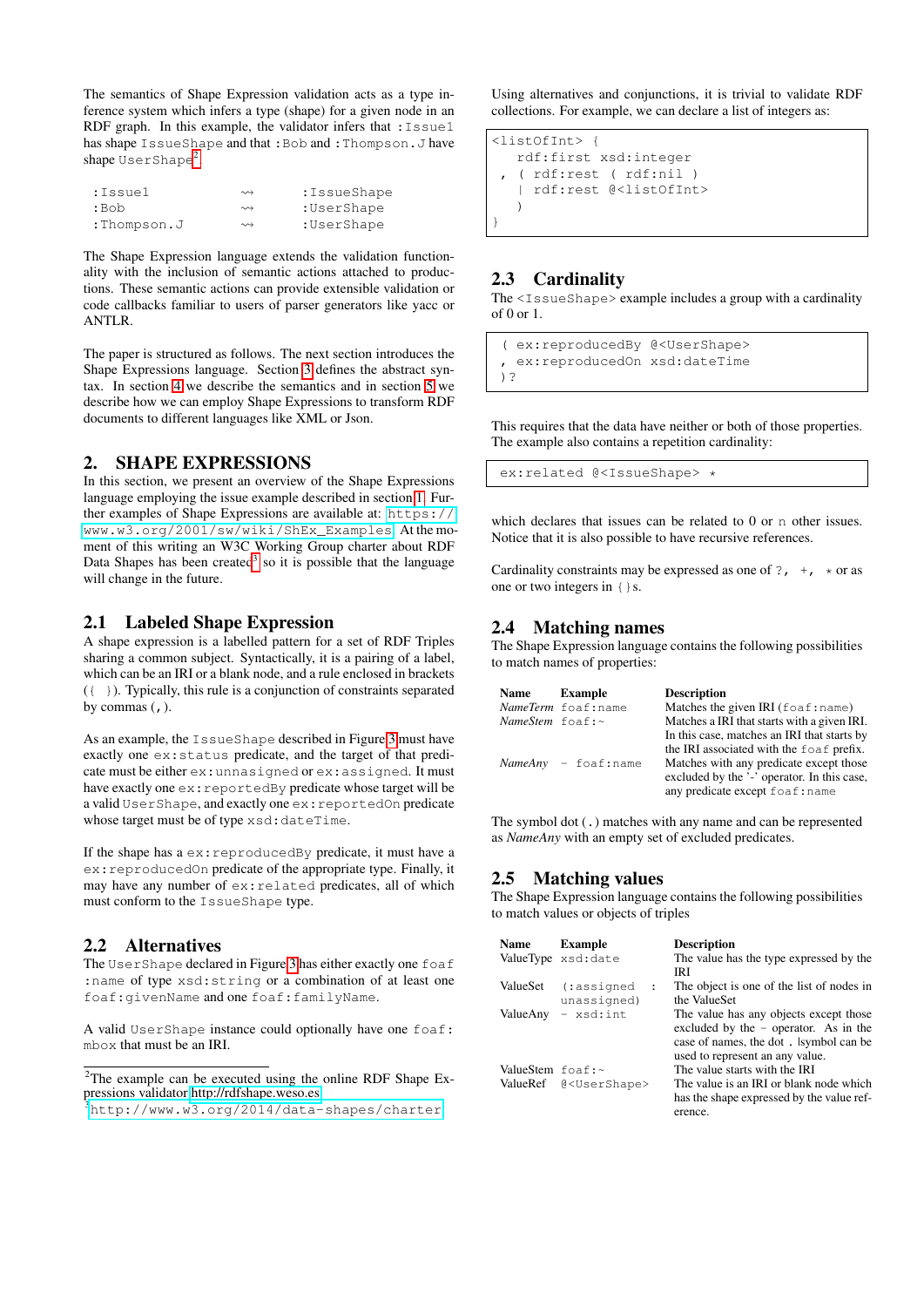#### 2.6 Start Rule

Some grammar languages provide a starting point for validating documents or generating forms. In Shape Expressions, the starting point is specified by the start keyword.

It is not necessary to identify a particular node in the graph for validation operations. Nor is it necessary to provide a start point for all operations. For instance, generating a sequence of forms obviously needs to start somewhere, but some documents can be validated by optimistically testing each shape expression against each node in the graph. This exhaustive search is more expensive and raises the possibility that a document validates or executes actions in a way that the author of the document did not intend.

#### 2.7 Semantic Actions

The <IssueShape> example above includes both ex: reportedOn and ex: reproducedOn dateTimes. It would be reasonable in the interest of data quality to ensure that the  $ex:reproducedOn$ dateTime, if present, were temporally after the ex: reportedOn dateTime.

While ShEx itself has no built-in functionality for comparing date-Times, specific extensions may offer that functionality by means of semantic actions. Semantic actions have the syntax %lang{ code %} which mean the Shape Expression validator calls the processor of language *lang* with the code *code* and the values (s,p,o) of the current triple that is being validated.

The example below includes semantic actions to test date order in either Javascript or SPARQL. In Javascript, the semantic actions (marked as  $\frac{1}{6}$  js) check that if there is a : reproducedOn value, then it must be bigger than the value of : reportedOn which was saved in the variable report. The SPARQL semantic action does the same using a FILTER.

```
:reportedOn xsd:dateTime
 sjs{ report = \ldots;
      return true; %},
( :reproducedBy @<EmployeeShape>,
  :reproducedOn xsd:dateTime
  %js{ return _.o.lex > report.lex; %}
  %sparql{ ?s ex:reportedOn ?rpt .
            FILTER (?o > ?rpt) %}
)?
```
Notice that semantic actions provide an extension mechanism which will depend on a validator supporting the corresponding language. In section [5](#page-4-0) we will show how we can employ semantic actions to transform RDF to XML and Json using two very simple languages called *GenX* and *GenJ*.

# <span id="page-3-0"></span>3. ABSTRACT SYNTAX

This section presents the operational semantics of Shape Expressions. The semantics has been inspired by RelaxNG semantics [\[23\]](#page-8-2).

As in the case of RelaxNG, we define a simplified abstract syntax that covers the kernel of the Shape Expressions Language.

For brevity, we concentrate on the main parts of the Shape Expression language and omit some proposed extensions like shape

inclusion and inheritance, incoming arcs and relation predicates, language tagged literals, etc.

| Schema     | $\mathrel{\mathop:}=$     | Schema(rules : Set(Shape))           |
|------------|---------------------------|--------------------------------------|
| Shape      | $\dddot{=}$               | Shape(label: Label, rule: Rule)      |
| Rule       | $\mathrel{\mathop:}=$     | Arc(n:NameClass, v: ValueClass)      |
|            |                           | $And(rule_1:Rule, rule_2:Rule)$      |
|            |                           | $Or(rule_1: Rule, rule_2: Rule)$     |
|            |                           | OneOrMore (rule : Rule)              |
|            |                           | ActionRule(a: Action)                |
|            |                           | Empty                                |
| Label      | $\mathrel{\mathop:}=$     | $IRI$   $BlankNode$                  |
| NameClass  | $\mathbb{R}^{\mathbb{Z}}$ | NameTerm(t:IRI)                      |
|            |                           | NameAny(excl : Set(IRI))             |
|            |                           | NameStem(s:IRI)                      |
| ValueClass | $\mathrel{\mathop:}=$     | ValueType(tupe : IRI)                |
|            |                           | ValueSet(s : Set(RDFNode))           |
|            |                           | ValueAny(excl: Set(IRI))             |
|            |                           | ValueStem(stem : IRI)                |
|            |                           | ValueRef(l:Label)                    |
| Action     |                           | Action(label : Label, code : String) |

The full syntax of Shape Expressions can be transformed to the simplified abstract syntax. For example, there is no need to define optional and star as they can be defined in terms of OneOrMore  $(+)$  and  $Emptu$ :

| Optional (rule) | $=$ | Or(rule, Empty)           |
|-----------------|-----|---------------------------|
| Star (rule)     | $=$ | Or(OneOrMore(rule),Empty) |

A common situation when matching an RDF node against a shape is that the node matches the shape but contains some remaining triples. By default the Shape Expression language employs open shapes which means that it will match even if there are some remaining triples. It is also possible to use closed shapes in which case, it only matches if there are no remaining triples.

In section [4,](#page-3-1) we define the semantics using closed shapes because any open shape can be defined in terms of a closed shape adding the conjunction " $\ldots$  \*" which means that the rule can also match if there are remaining triples.

# <span id="page-3-1"></span>4. SEMANTICS

In this section we define the semantics of the Shape Expression language. The semantics is defined formally using axioms and inference rules. Axioms are propositions that are provable unconditionally. An inference rule consists of one or more antecedents and exactly one consequent. An antecedent is either positive or negative. If all the positive antecedents of an inference rule are provable and none of the negative antecedents are provable, then the consequent of the inference rule is provable. We begin with some basic definitions on RDF and Shape typings.

# 4.1 RDF definitions

An RDF model can be defined as a set of RDF triples. Each RDF triple is a three-tuple  $\langle s, p, o \rangle \in (\mathcal{I} \cup \mathcal{B}) \times \mathcal{I} \times (\mathcal{I} \cup \mathcal{B} \cup \mathcal{L})$ , where  $\mathcal{I}$ is a set of IRIs,  $\mathcal B$  a set of blank nodes, and  $\mathcal L$  a set of literals. The components s, p, o are called, the subject, the predicate, and the object of the triple, respectively. We declare the following operations on RDF graphs:

| $\circledcirc$   | $=$ | Empty graph (empty set of triples)                   |
|------------------|-----|------------------------------------------------------|
| [t]              | $=$ | Singleton set with triple t                          |
| $t \rtimes q$    | $=$ | Result of adding triple $t$ to graph $q$             |
| g. triples(s)    | $=$ | subset of g with triples $\langle s, \_, \_ \rangle$ |
| $g_1 \oplus g_2$ |     | Union of graphs $q_1$ and $q_2$ .                    |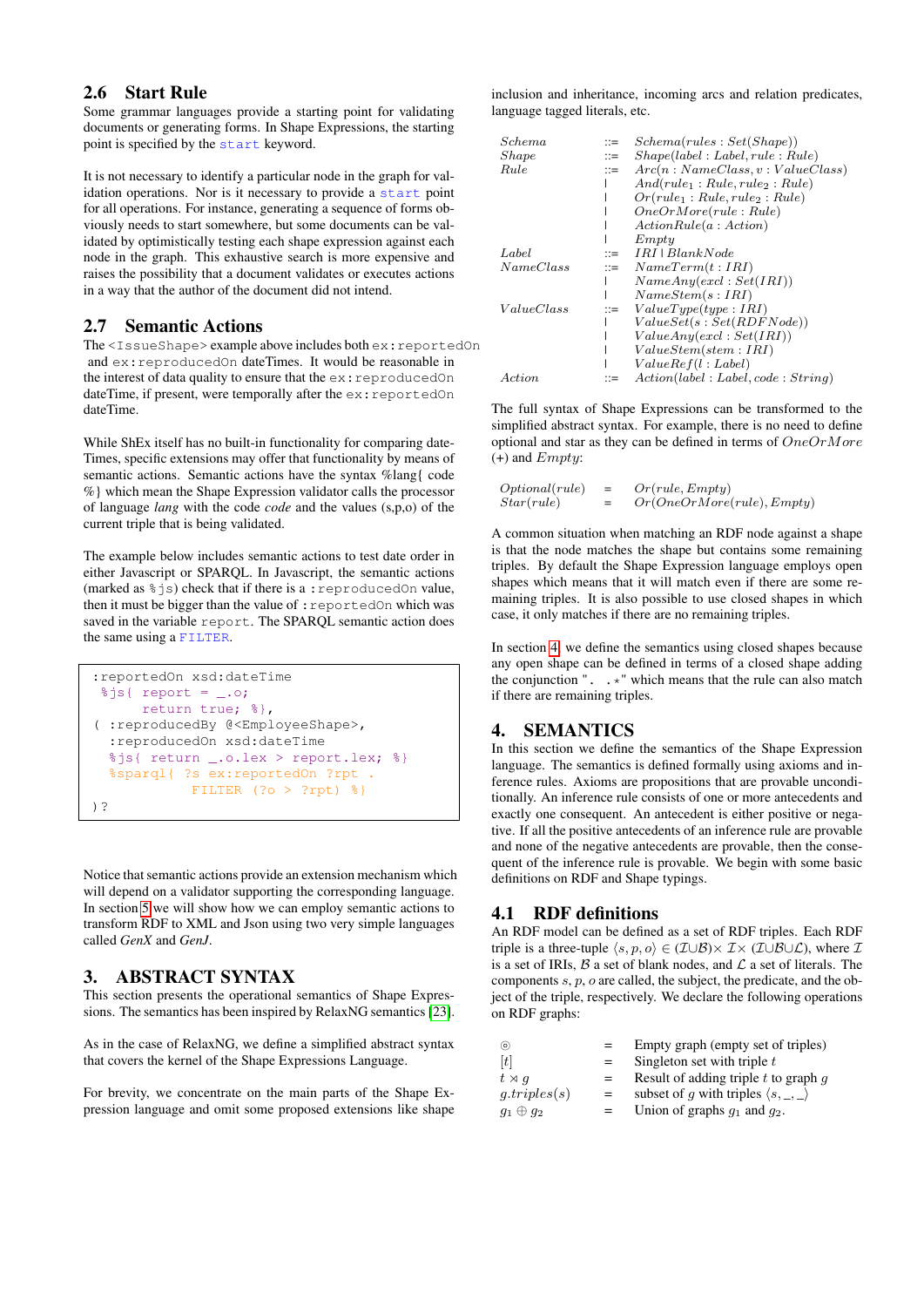Notice that in the semantics,  $g_1 \oplus g_2$  will be used to divide a given graph g into two sub-graphs  $g_1$  and  $g_2$  whose union is g.

#### 4.2 Shape typings

The validation semantics can be seen as a type inference system where each shape defines a candidate type. A type will be defined as a mapping from subjects ( $\mathcal{I} \cup \mathcal{B}$ ) to Shape Labels S. We define the following definitions on shape typings:

| $\odot$               | Empty typing                                 |
|-----------------------|----------------------------------------------|
| $n \rightarrow s : t$ | Add shape type $s$ to node $n$ in typing $t$ |
| $t_1 \oplus t_2$      | Combine typings $t_1$ and $t_2$              |

#### 4.3 Matching shapes

The expression  $\Gamma \vdash n \simeq_s \overline{s}$  represents the shape typings generated when matching a node  $n$  with a shape s in the context  $\Gamma$ .

The context contains the current typing which can be accessed through Γ.typing. The expression  $\Gamma\{n \to t\}$  means the addition of type t to n in context Γ. The semantic definition of  $\approx$  is depicted in Figure [5.](#page-5-0)

#### 4.4 Matching Rules

The expression  $\Gamma \vdash q \simeq_r r$  represents the typings generated when matching a set of triples  $q$  with a rule  $r$ . Figure [6](#page-5-1) represents the inference rules that generate those typings.

#### 4.5 Matching Names

Matching names is a boolean expression of the form  $\Gamma \vdash p \simeq_n n$ which is *true* if predicate p matches nameValue n in context  $\Gamma$ . The semantics is represented in Figure [7](#page-6-0) where it defines three rules which depend of the type of term:  $NameTerm$ ,  $NameAny$  or NameStem. We use the definitions:

| matchStem(stem,iri)       | $=$ | <i>true</i> if <i>iri</i> has stem <i>stem</i>         |
|---------------------------|-----|--------------------------------------------------------|
| $matchStems(stems,iri) =$ |     | <i>true</i> if <i>iri</i> has stem one of <i>stems</i> |

Notice that matchAny is defined in terms of matchStems because it matches any value except those that appear in the stems list.

#### 4.6 Matching values

Matching values is an expression of the form  $\Gamma \vdash p \simeq_v n$ . Although in most of the rules, it returns a boolean, in the case of  $ValueRef$ , given that it has to check the typing of another node in a referenced shape it can return a shape typing. In this way, this expression returns a shape typing as the general case. The inference rules are depicted in Figure [8.](#page-6-1)

Special care has to be taken for recursive definitions. To avoid infinite loops, we add the current type to the context in the definition of *matchShape* and in the definition of *ValueRef* we added two cases: one where the object has already the label shape so there is no need to check again its shape, and the other where the referenced object does not have a shape a it is necessary to check it.

#### <span id="page-4-0"></span>5. TRANSFORMING RDF USING SHAPE EX-PRESSIONS

The Shape Expressions semantics lays out a repeatable call sequence for dispatching semantic extensions. The examples in the

previous sections describe how these can be used to extend the expressiveness of validation.

Parser generators are generally used to map input text into some native representation of an abstract syntax tree. Because these trees are highly specialized, we instead demonstrate the concept with a mapping to an XML tree. This process is frequently referred to as *semantic lowering* and requires mapping an RDF graph (unordered set of triples) to an ordered tree of XML elements and attributes. (An analogous process meeting the use cases of the Linked Data Platform would map an RDF graph to a sequence of SQL updates.)

GenX was developed to map RDF clinical care records to the XML representation being standardized by the HL7 FHIR working group [4](#page-4-1) . The expression of FHIR in RDF is more attractive to the XMLfocused participants when the data can then be *round-tripped* back to XML. The expressiveness required to map to FHIR/XML includes: transform RDF IRIs to XML xsd:anyURI, for XML fragments: control over emitted element and attribute names, obtaining values from the objects of triples, simple string transformations of RDF IRIs and literals and arbitrary placement of the created elements and attributes within the hierarchy.

The syntax of *GenX* is described in table [1.](#page-4-2)

<span id="page-4-2"></span>

| <b>Feature</b>         | <b>Description</b>                                |
|------------------------|---------------------------------------------------|
| \$IRI                  | The namespace for an element                      |
| $<$ name $>$           | The local name for an element                     |
| $\alpha$ <name></name> | The name of an attribute                          |
| $=$                    | An XPath function to transform the value. For     |
|                        | example: $@status = substr(19)$                   |
|                        | Don't emit the value as attribute or element. For |
|                        | example reproduced $=$                            |
| $\lceil n \rceil$      | Place the value up n elements in the hierarchy.   |
|                        | For example: $[-1]$ @date                         |
|                        | Table 1: GenX Language Summary                    |

As an example, Figure [9](#page-5-2) adds GenX semantic actions to the issues example. The output generated by the validation process applied to [4](#page-1-3) is presented in Figure [10.](#page-5-3)

<span id="page-4-1"></span><sup>4</sup>[http://www.hl7.org/implement/standards/](http://www.hl7.org/implement/standards/fhir/) [fhir/](http://www.hl7.org/implement/standards/fhir/)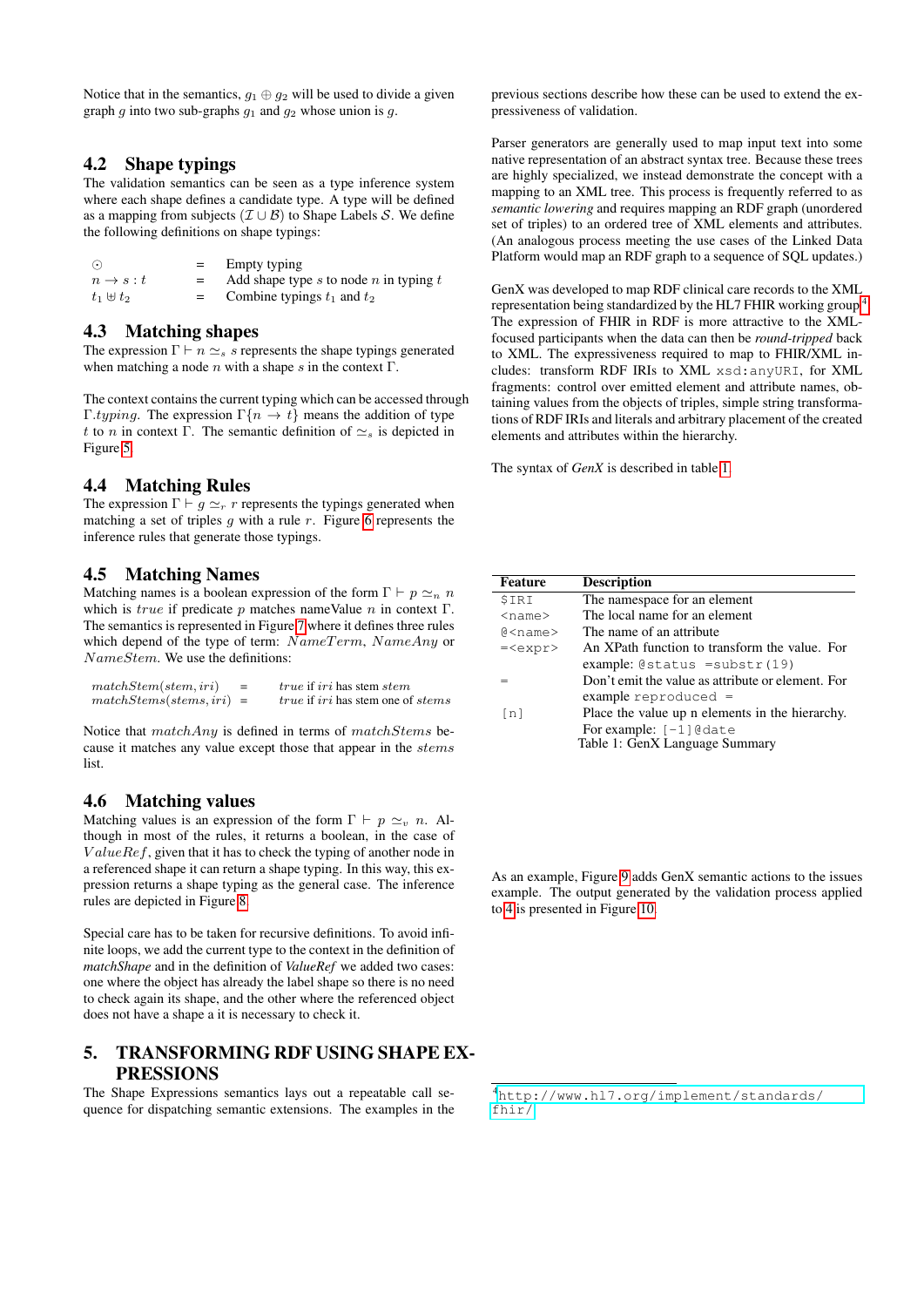$MatchShape \xrightarrow{\text{g.triples}(n) = ts} \Gamma\{n \rightarrow shape.label\} \rightarrow ts \simeq_r shape.rule \rightsquigarrow t$  $\overline{\Gamma \vdash n \simeq_s shape \leadsto t}$ 

<span id="page-5-0"></span>Figure 5: Inference rule to match shapes

$$
Or_{1} \frac{\Gamma \vdash g \simeq_{r} r_{1} \rightsquigarrow t}{\Gamma \vdash g \simeq_{r} \text{Or}(r_{1},r_{2}) \rightsquigarrow t}
$$
\n
$$
Or_{2} \frac{\Gamma \vdash g \simeq_{r} r_{2} \rightsquigarrow t}{\Gamma \vdash g \simeq_{r} \text{Or}(r_{1},r_{2}) \rightsquigarrow t}
$$
\n
$$
And \frac{\Gamma \vdash g_{1} \simeq_{r} r_{1} \rightsquigarrow t_{1} \quad \Gamma \vdash g_{2} \simeq_{r} r_{2} \rightsquigarrow t_{2}}{\Gamma \vdash g_{1} \oplus g_{2} \simeq_{r} \text{And}(r_{1},r_{2}) \rightsquigarrow t_{1} \oplus t_{2}}
$$
\n
$$
Empty \frac{\Gamma \vdash \circ \simeq_{r} \text{Empty} \rightsquigarrow \circ}{\Gamma \vdash \circ \simeq_{r} \text{Empty} \rightsquigarrow \circ}
$$

 $OneOrMore_1 \frac{\Gamma \vdash g \simeq_r r \rightsquigarrow t}{\Gamma \vdash r \rightarrow r \rightarrow Q \rightrightarrows Q \rightrightarrows Q \rightrightarrows r}$  $\frac{\Gamma \vdash g \simeq_r r \leadsto t}{\Gamma \vdash g \simeq_r \text{OneOrMore } r \leadsto t}$   $\qquad \text{OneOrMore}_2 \frac{\Gamma \vdash g_1 \simeq_r r \leadsto t_1 \quad \Gamma \vdash g_2 \simeq_r \text{OneOrMore } r \leadsto t_2}{\Gamma \vdash g_1 \oplus g_2 \simeq_r \text{OneOrMore } r \leadsto t_1 \uplus t_2}$  $\Gamma \vdash g_1 \oplus g_2 \simeq_r \text{OneOrMore } r \leadsto t_1 \uplus t_2$ 

$$
Arc\frac{\Gamma \vdash triple.pred \simeq_n \mathbf{n} \qquad \Gamma \vdash triple. obj \simeq_v \mathbf{V} \rightsquigarrow t}{\Gamma \vdash [triple] \simeq_r \text{ Arc}(n,v) \rightsquigarrow t}
$$

<span id="page-5-1"></span>Figure 6: Inference rules for Shape expression rules

```
%GenX{ issue $http://ex.example/xml %}
<IssueShape> {
 ex:status (ex:unassigned
           ex:assigned)
   %GenX{@status =substr(19)%},
 ex:reportedBy @<UserShape>
   %GenX{ reported = %},
 ex:reportedOn xsd:dateTime
    %GenX{ [-1]@date %},
  (ex:reproducedBy @<UserShape>,
  ex:reproducedOn xsd:dateTime
    %GenX{ @date %}
 )?
    %GenX{ reproduced = %},
 ex:related @<IssueShape>*
} %GenX{ @id %}
<UserShape> {
  (foaf:name xsd:string
    %GenX{ full-name %}
   | foaf:givenName xsd:string+
    %GenX{ given-name %},
    foaf:familyName xsd:string
    %GenX{ family-name %}
 ),
  foaf:mbox shex:IRI ?
     %GenX{ email %}
}
```
<span id="page-5-2"></span>Figure 9: Issue example extended with GenX semantic actions

```
<issue xmlns="http://ex.example/xml"
      id="Issue1" status="unassigned">
<reported date="2013-01-23">
  <given-name>Bob</given-name>
  <family-name>Smith</family-name>
  <email>mail:bob@example.org</email>
</reported>
<reproduced date="2013-01-23">
 <given-name>Joe</given-name>
 <given-name>Joseph</given-name>
 <family-name>Thompson</family-name>
 <email>mail:joe@example.org</email>
</reproduced>
</issue>
```
<span id="page-5-3"></span>Figure 10: XML output generated by validator with GenX semantic actions

The value of the Shape Expressions semantic actions can be demonstrated by both the utility of individual language extensions like GenX and the simplicity with which they can be added to a validator.

It is trival to add a language called *GenJ* to emit a customized dialect of JSON-LD [\[21\]](#page-8-3). The presence of a label for the semantic action permits actions in multiple languages to be expressed in the same schema.

#### 6. IMPLEMENTATIONS AND APPLICATIONS

Currently, there are 4 implementations of Shape Expressions in progress: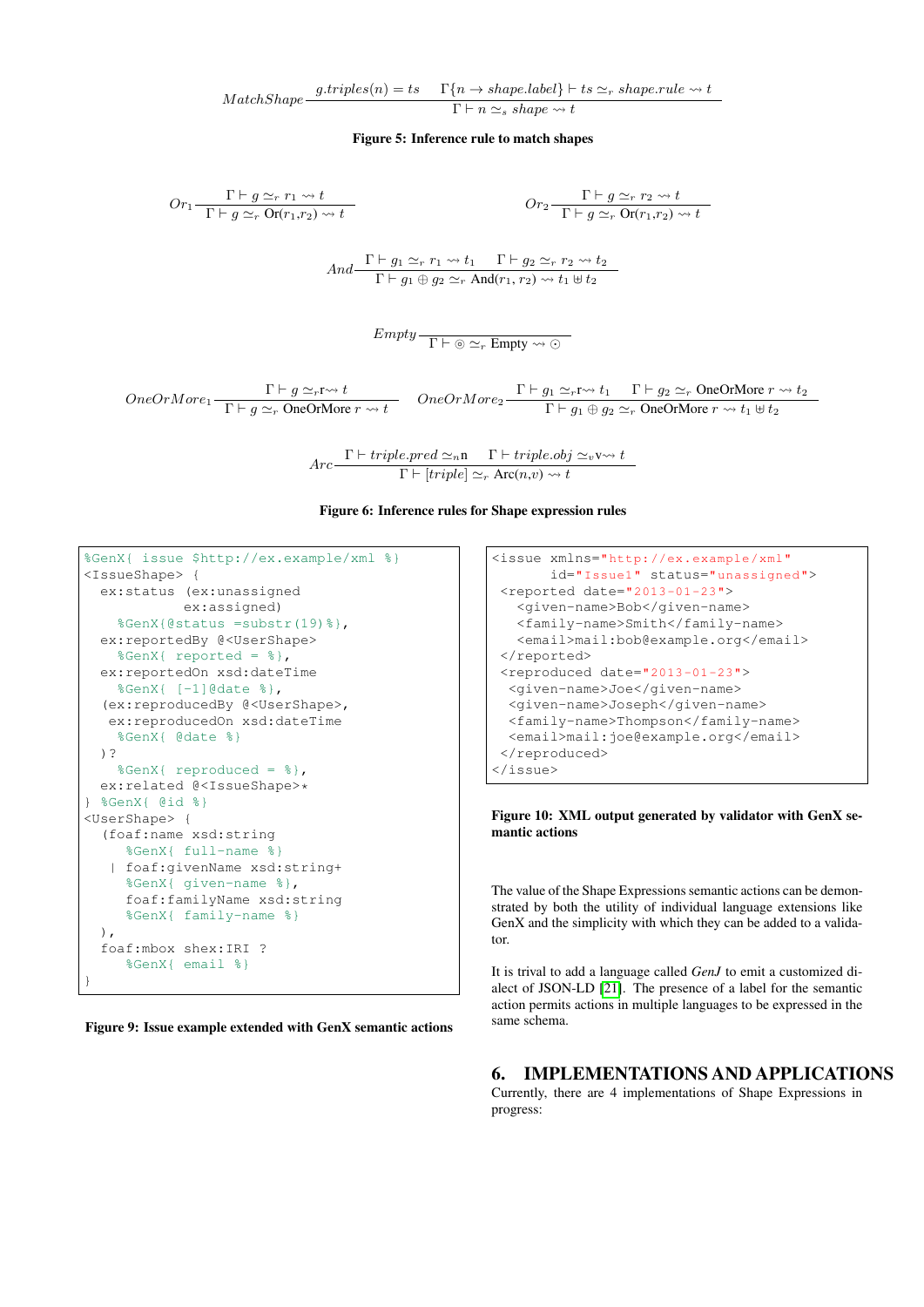# $NameTerm \frac{\Gamma \vdash pred = t}{\Gamma \vdash pred \simeq_n \text{NameTerm}(t)}$

$$
NameAny \frac{\Gamma \vdash not(matchStems(excl, pred))}{\Gamma \vdash pred \simeq_n NameAny(excl)} \quad NameStem \frac{\Gamma \vdash matchStem(s, pred)}{\Gamma \vdash pred \simeq_n NameStem(s)}
$$

#### <span id="page-6-0"></span>Figure 7: Matching names

$$
ValueType \frac{\Gamma \vdash obj.\textit{type} = t}{\Gamma \vdash obj} \simeq_v \text{ValueType}(t) \rightsquigarrow \odot
$$

$$
ValueAny \frac{\Gamma \vdash not(matchStems(excl, obj))}{\Gamma \vdash obj \simeq_v ValueAny(excl) \rightsquigarrow \odot}
$$

 $ValueRef - \frac{\Gamma \vdash obj \rightarrow label}{\Gamma \vdash obj \simeq_v \text{ValueRef}(label) \rightarrow \Gamma.typing}$ 

 $ValueSet - \frac{\Gamma \vdash obj \in s}{\Gamma \vdash obj \simeq_v \text{ValueSet}(s) \rightsquigarrow \odot}$ 

 $ValueStem - \frac{\Gamma \vdash matchStem(s, obj)}{\Gamma \vdash \ldots \vdash UN \vdash S}$  $\Gamma \vdash obj \simeq_v \text{ValueStem}(s) \rightsquigarrow \odot$ 

<span id="page-6-1"></span>
$$
ValueRef - \frac{\Gamma \vdash label : shape \quad \Gamma \vdash obj \simeq_s shape \leadsto t}{\Gamma \vdash obj \simeq_v ValueRef(label) \leadsto t}
$$

#### Figure 8: Matching values

- *FancyShExDemo*[5](#page-6-2) was the first prototype implementation in Javascript. It handles semantic actions and implements GenX and GenJ. It supports a form-based system with dynamic validation during the edition process and SPARQL queries generation.
- *JSShexTest*<sup>[6](#page-6-3)</sup>, developed by Jesse van Dam is another Javascript implementation. It supports both the SHEXc and SHEX/RDF syntax of Shape Expressions and contains a validation semantics for testing purposes based on truth tables.
- $\bullet$  Shexcala<sup>[7](#page-6-4)</sup>: an implementation developed in Scala originally based on the type inference semantics presented in this paper. It supports validation against an RDF file and against an SPARQL endpoint. We have also created RDFShape<sup>[8](#page-6-5)</sup>, an online RDF validator tool based on Shexcala.

The initial Shexcala implementation used a backtracking monad similar to the semantics of logic programming languages [\[12\]](#page-8-4). Later, we implemented a more efficient algorithm based on regular expression derivatives [\[5\]](#page-8-5) which was also used in RelaxNG [\[6\]](#page-8-6).

• Haws<sup>[9](#page-6-6)</sup>: a Haskell implementation based on the type inference semantics presented in this paper and implemented using a backtracking monad. This implementation can be seen as an executable monadic semantics of Shape Expressions [\[13\]](#page-8-7).

Shape Expressions have been employed for data portal documen-tation. For example, the RDF data model of the WebIndex<sup>[10](#page-6-7)</sup> and

```
6https://github.com/jessevdam/shextest
```

```
7http://labra.github.io/ShExcala/
```
<span id="page-6-5"></span><sup>8</sup><http://rdfshape.weso.es>

<span id="page-6-6"></span><sup>9</sup><http://labra.github.io/haws/>

 $LandPortal<sup>11</sup>$  $LandPortal<sup>11</sup>$  $LandPortal<sup>11</sup>$  projects have been documented using Shape Expressions. The documentation defines templates for the different shapes of nodes and for the triples that can be retrieved when dereferencing those nodes. For example, the template of an observation in the WebIndex data portal is defined as:

```
<Observation> {
 rdf:type ( qb:Observation )
 , rdfs:label rdf:langString ?
 , cex:md5-checksum xsd:string ?
 , cex:computation @<Computation>
 , dcterms:issued xsd:date ?
 , dcterms:publisher (:WebFoundation)
 , qb:dataSet @<DataSet>
 , wfonto:ref-area @<Area>
 , cex:indicator @<Indicator>
 , wfonto:ref-year @<Year>
 , cex:value xsd:float
}
```
These templates define the dataset structure in an intuitive way and can be used to generate specialized visualizations for the different shapes when browsing the data portal.

One important aspect is that shapes are different from types. Both portals are using a similar model based on RDF Data Cube where the main entities are observations of the same type qb:Observation. However, the shapes of observation resources in each portal are different. For example, in the LandPortal we used the time ontology while in the WebIndex we just used years codified as integers. Separating shapes from types offers a good separation of concerns: types work at a semantic level while shapes are more intended as interfaces between linked data portals.

<span id="page-6-2"></span><sup>5</sup><http://www.w3.org/2013/ShEx/FancyShExDemo>

<span id="page-6-7"></span><sup>10</sup><http://data.webfoundation.org/webindex/2013>

<span id="page-6-8"></span><sup>11</sup><http://landportal.weso.es>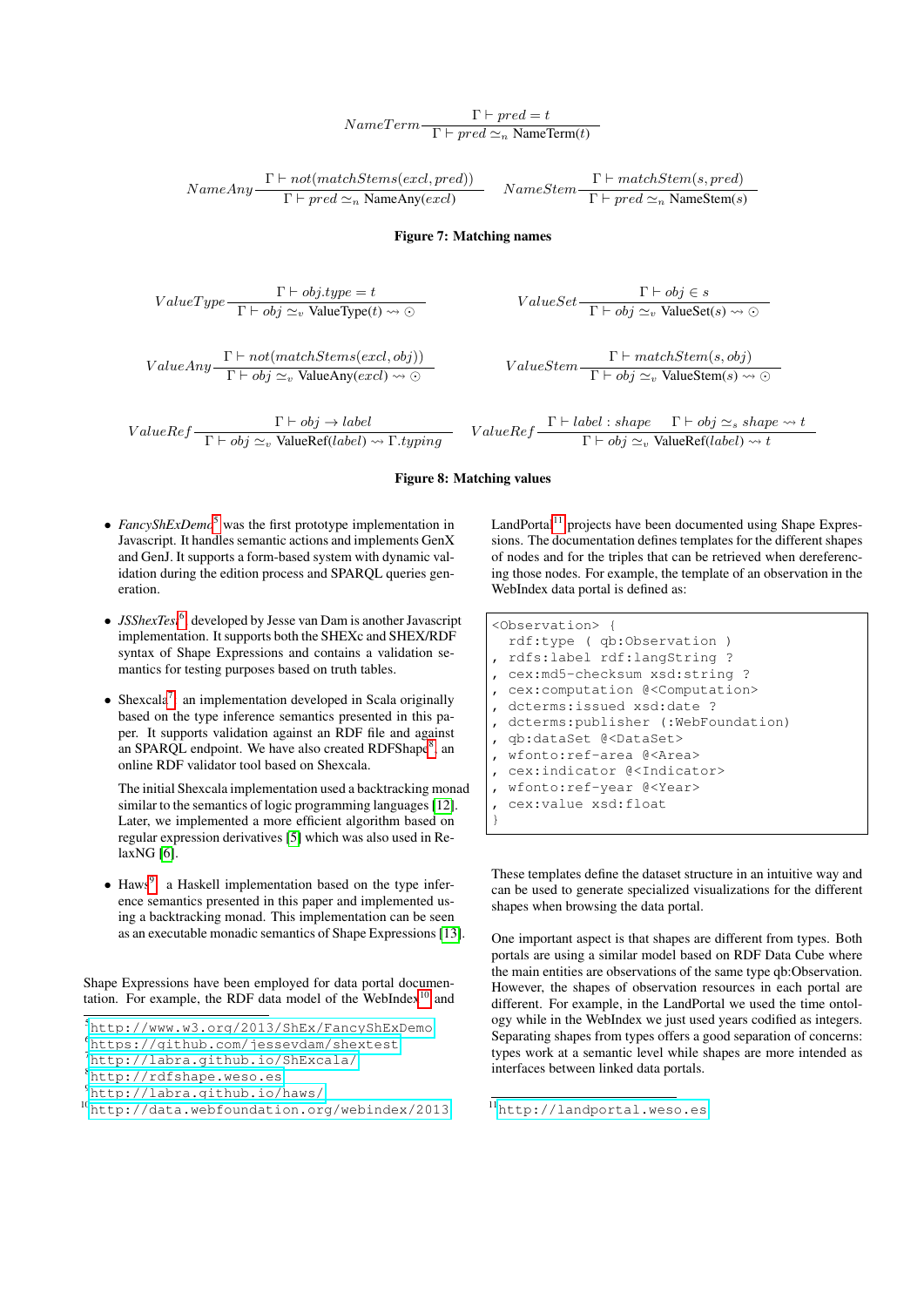Shape Expressions are also being employed in the development of more specialized validators. For example, the Vaskos project<sup>[12](#page-7-0)</sup> is developing a SKOS validator using a combination between Shape Expressions and SPARQL queries.

# 7. RELATED WORK

There has been an increasing interest on RDF validation languages. Most of the approaches were presented at the W3c Workshop on RDF Validation [\[18\]](#page-8-8) and can be summarized in the following categories:

- Inference based approaches, which try to adapt RDF Schema or OWL to express validation semantics. The use of Open World and Non-unique name assumption limits the validation possibilities. In fact, what triggers constraint violations in closed world systems leads to new inferences in standard OWL systems. [\[7,](#page-8-9) [22,](#page-8-1) [14\]](#page-8-10) propose the use of OWL expressions with a Closed World Assumption to express integrity constraints.
- SPARQL-based approaches use the SPARQL Query Langugage to express the validation constraints. SPARQL has much more expressiveness than Shape Expressions and can even be used to validate numerical and statistical computations [\[11\]](#page-8-11). However, we consider that the Shape Expressions language will be more usable by people familiar with validation languages like RelaxNG. Nevertheless, Shape Expressions can be translated to SPARQL queries. In fact, we have implemented a translator from Shape Expressions to SPARQL queries. This translator combined with semantic actions expressed in SPARQL can offer the same expressiveness as other SPARQL approaches with a more succinct and intuitive syntax.

SPARQL Inferencing Notation (SPIN)[\[9\]](#page-8-12) constraints associate RDF types or nodes with validation rules. These rules are expressed as SPARQL ASK queries where  $true$  indicates an error or CONSTRUCT queries which produce instances of spin:ConstraintViolation. SPIN constraints use the expressiveness of SPARQL plus the semantics of the ?**this** variable standing for the current subject. The authors of SPIN have also created a data quality constraints library [13](#page-7-1) with numerous SPIN templates for common patterns.

There have been other proposals using SPARQL combined with other technologies, Simister and Brickley[\[20\]](#page-8-13) propose a combination between SPARQL queries and property paths which is used in Google and Kontokostas et al [\[10\]](#page-8-14) proposed *Databugger* a Test-driven framework which employs SPARQL query templates that are instantiated into concrete quality test queries. We consider that Shape Expressions can also be employed in the same scenarios as SPARQL while the specialized validation nature of Shape Expressions can lead to more efficient implementations.

• Grammar based approaches define a domain specific language to declare the validation rules. OSLC Resource Shapes [\[19\]](#page-8-15) have been proposed as a high level and declarative description of the expected contents of an RDF graph expressing constraints on RDF terms. Shape Expressions have been inspired by OSLC although they offer more expressive power.

Dublin Core Application Profiles [\[8\]](#page-8-16) also define a set of validation constraints using Description Templates with less expressiveness than Shape Expressions.

The main inspiration for Shape Expressions has been RelaxNG [\[23\]](#page-8-2), a Schema language for XML that offers a good trade-off between expressiveness and validation efficiency. The semantics of RelaxNG has also been expressed using inference rules in the specification document [\[16\]](#page-8-17) and is based on tree grammars [\[15\]](#page-8-18). In the case of Shape Expressions the underlying semantics can be defined in terms of regular bag expresions [\[4\]](#page-8-19).

Transforming RDF to different formats has also been challenging and several approaches have appeared. XSLT+SPARQL [\[2\]](#page-8-20) proposed to add functions to XSLT that provided the ability to query SPARQL endpoints and to use standard XSLT to process the SPARQL XML results format.

The lowering use case can in principle be met within the W3C standards of SPARQL and XSLT. This involves a SPARQL query to generate SPARQL XML Results followed by XSLT of those results into the desired XML structure. One problem is that SPARQL results are tabular (like SQL) which means that the tree structure must be extracted by ordering the results and comparing successive rows in order to detect when a new branch of the tree is required. This transformation process is not easy and can be error-prone while the Shape Expressions validator automatically handles it.

XSPARQL[\[1,](#page-8-21) [3\]](#page-8-22) merges SPARQL queries into XQuery. The expressivity of XSPARQL is considerably higher than that of GenX though, of course, lower than the more general semantic action mechanism in Shape Expressions. In service to the lowering use case, the GenX expressivity is sufficient for practical use cases like the FHIR RDF-to-XML one, as well as presenting a terser and potentially more intuitive declaration of the transformation.

#### 8. CONCLUSIONS AND FUTURE WORK

Shape Expressions can be seen as a Domain Specific Language to define the shape of RDF graphs. They offer a more expressive way to define sets of graph shapes than OSLC's Resource Shapes or Dublin Core's Application Profiles. There are trade-offs between expressiveness and implementability, but compared to schema languages in other data models, Shape Expressions represent a conservative point in that spectrum, emulating mostly the expressiveness of RelaxNG.

As a language, it offers an opportunity to publish and enforce defined interfaces, as well as to serve as a *yacc-like* compiler complier for semantic web data. From a tooling perspective, it can be used stand-alone to validate RDF graphs and endpoints. Combined It can also be used to generate SPARQL queries which perform that same task on widely deployed infrastructure.

The complexity of the validation algorithms for Shape Expressions offers some theoretical challenges related to regular bag expressions that have been tackled in [\[4\]](#page-8-19). We have recently implemented a regular expression derivatives algorithm which seems more efficient although it is necessary to establish a common framework to asess the performance metrics of the different approaches.

It is the authors' hope that Shape Expressions be critically examined with respect to intuitiveness, utility and aesthetics as the RDF

<span id="page-7-0"></span><sup>12</sup><http://vaskos.chemaar.cloudbees.net/>

<span id="page-7-1"></span><sup>13</sup><http://semwebquality.org/>